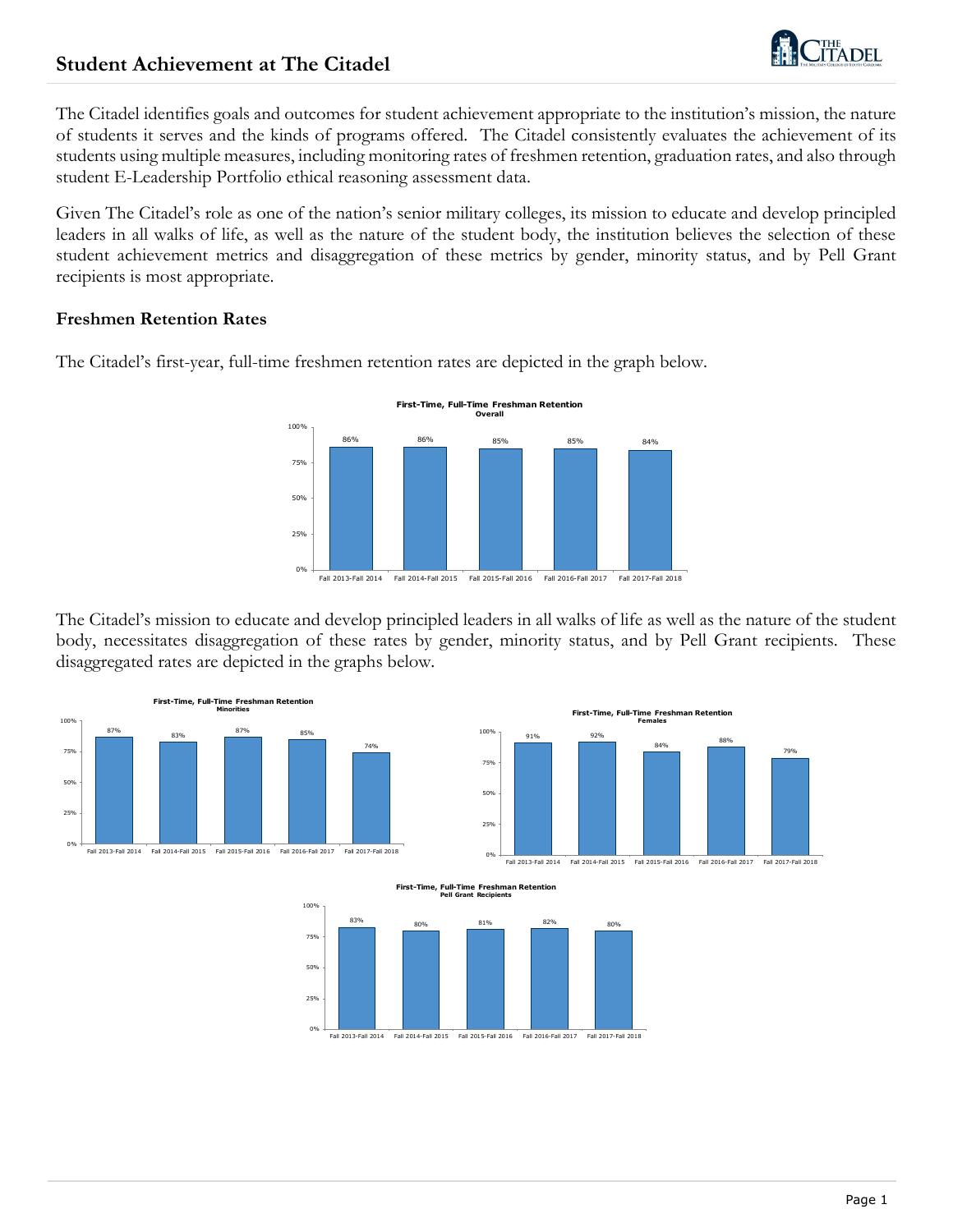

#### **The Citadel's Determination of Student Achievement Success:**

Fall 2016 to Fall 2017 and Fall 2017 to Fall 2018 First-time Full-Time Freshman Retention Goals: Maintain 85% Overall, 84% female, 87% minority, and 81% Pell, while increasing access

#### Future Goal:

Fall 2018 to Fall 2019 and Fall 2019 to Fall 2020 First-time Full-Time Freshman Retention Goals: Increase retention rates by 1% from the Fall 2017 to Fall 2018 cohort:

- Overall: 85%
- Female: 80%
- Minority:75%
- Pell: 80%

The Citadel's published goals for first-year student retention depict a careful balance of desiring to maintain its high rates while expanding access and providing opportunity as one of the nation's senior military colleges. The institution's goals for the two most recent cohorts were to maintain its high 85% freshmen retention rate as well as the 84% female, 87% minority, and 81% Pell Grant recipient rates (based off its Fall 2015 to Fall 2016 first-time, full-time freshmen retention rate), while increasing the number of freshmen and further diversifying the freshmen class. The Citadel realized mixed results over the past two cohorts, achieving the overall goal with the Fall 2016 to Fall 2017 retention rate, and the Fall 2017 to Fall 2018 retention rate falling slightly under by less than one percent. The institution also realized gains in female and Pell Grant recipient retention rates in the Fall 2016 cohort and declines in the Fall 2017 cohort. However, at the same time over these two cohorts, The Citadel increased the size of the freshmen class by over 100 students and significantly increased the number of women by 1.5% and minorities by 4%, increasing access and opportunity.

The Citadel utilizes IPEDS Data Center's Peer Analysis Tool to analyze the retention rates of our first-time, full time freshmen compared to the retention at other institutions when controlled for Carnegie classification, institutional control, and size. The Citadel utilizes data generated by this comparative approach to help assess the achievement of students. The Citadel believes in challenging itself and that is reflected in the selection of an IPEDS peer group that includes both peers and aspirant peers like the federal military academies and highly selective private institutions. When compared to these peers and aspirant peers, The Citadel's overall retention rate is competitive as depicted in the chart below.

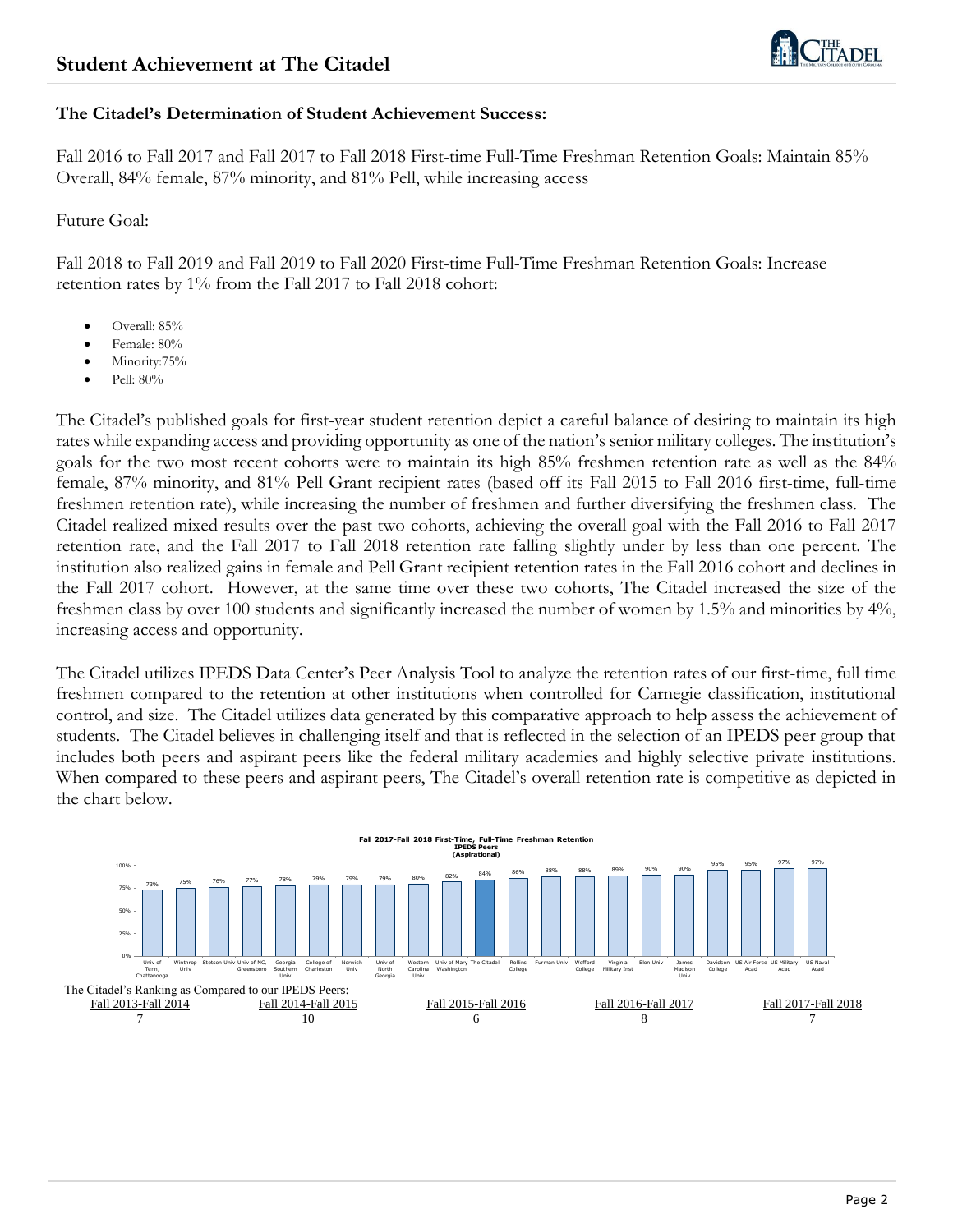

## **Student Achievement at The Citadel**

However, when compared against its traditional peer group of public comprehensive institutions within South Carolina, The Citadel emerges as a leader in student retention as depicted in the graph below. The Citadel's investment in academic student support services and a summer Citadel Success Institute that approximately half of incoming students attend exerts a significant impact, helping actual student achievement to be much higher resulting in an 84- 86% retention rate over the last five cohorts. The Citadel considers this tremendous difference between the institution's retention rates and comparative peers to be evidence of student achievement success.



#### **Graduation Rates**

The Citadel's 4-year, 5-year, and 6-year graduation rates for the past five cohorts are depicted below. The Citadel's 4-year graduation rate has increased by four percent, from 59% to 63% over the last five cohorts. The institution's 6 year graduation rate has increased by three percent, from 69% to 72%.



The disaggregated graduation rates for females, minorities, and Pell Grant recipients are depicted in the graphs below.

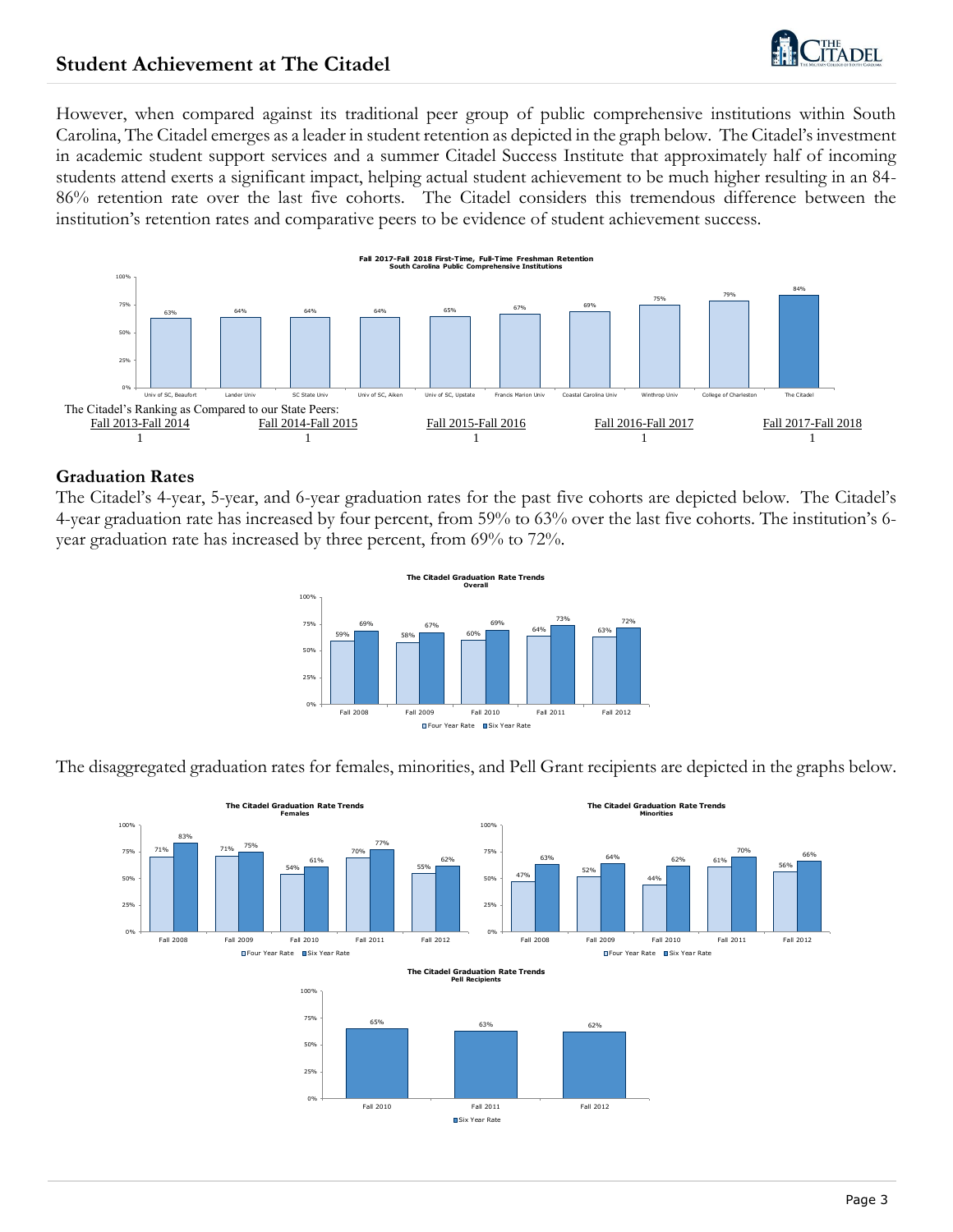

#### **The Citadel's Determination of Student Achievement Success:**

2011 and 2012 Cohort Goals: Increase all graduation rates by 1% from the 2010 cohort

- 4-year goal: 61%
- 6-year goal: 70%
- Female 4-year goal: 55%
- Female 6-year goal: 62%
- Minority 4-year goal: 45%
- Minority 6-year goal: 63%
- Pell 6-year goal: 66%

#### Future Goal:

2013 and 2014 Cohort Goal: Increase all graduation rates by 1% from the 2012 cohort

- 4-year goal: 64%
- 6-year goal: 73%
- Female 4-year goal: 56%
- Female 6-year goal: 63%
- Minority 4-year goal: 57%
- Minority 6-year goal: 67%
- Pell 6-year goal: 63%

The Citadel's published goals for graduation rates also depict a careful balance of desiring to maintain its high rates while expanding access and providing opportunity as one of the nation's senior military colleges. The institution's goals for the two most recent cohorts were to increase its 4-year and 6-year graduation rates by 1% (based off its 2010 cohort), from 60% to 61% and 69% to 70% respectively. The Citadel exceeded these goals. The Citadel's 4-year rate surpassed the 61% goal, reaching 64% in the 2011 cohort and 63% in the 2012 cohort. The Citadel's 6-year rate surpassed the 70% goal, reaching 73% in the 2011 cohort and 72% in the 2012 cohort. Goals also included increasing female, minority, Pell Grant recipient rates by one percent. Graduation rates for female students and minority students also exceeded the established goals, while rates for Pell Grant recipients declined slightly.

The Citadel utilizes IPEDS Data Center's Peer Analysis Tool to analyze the graduation rates compared to the graduation rates at other institutions when controlled for Carnegie classification, institutional control, and size. The Citadel utilizes data generated by this comparative approach to help assess the achievement of students. The Citadel believes in challenging itself and that is reflected in the selection of an IPEDS peer group that includes both peers and aspirant peers like the federal military academies and highly selective private institutions. When compared to these peers and aspirant peers, The Citadel's overall graduation rates are competitive as depicted in the charts below that depict comparative 4-year, 6-year, Pell recipient, female and minority rates.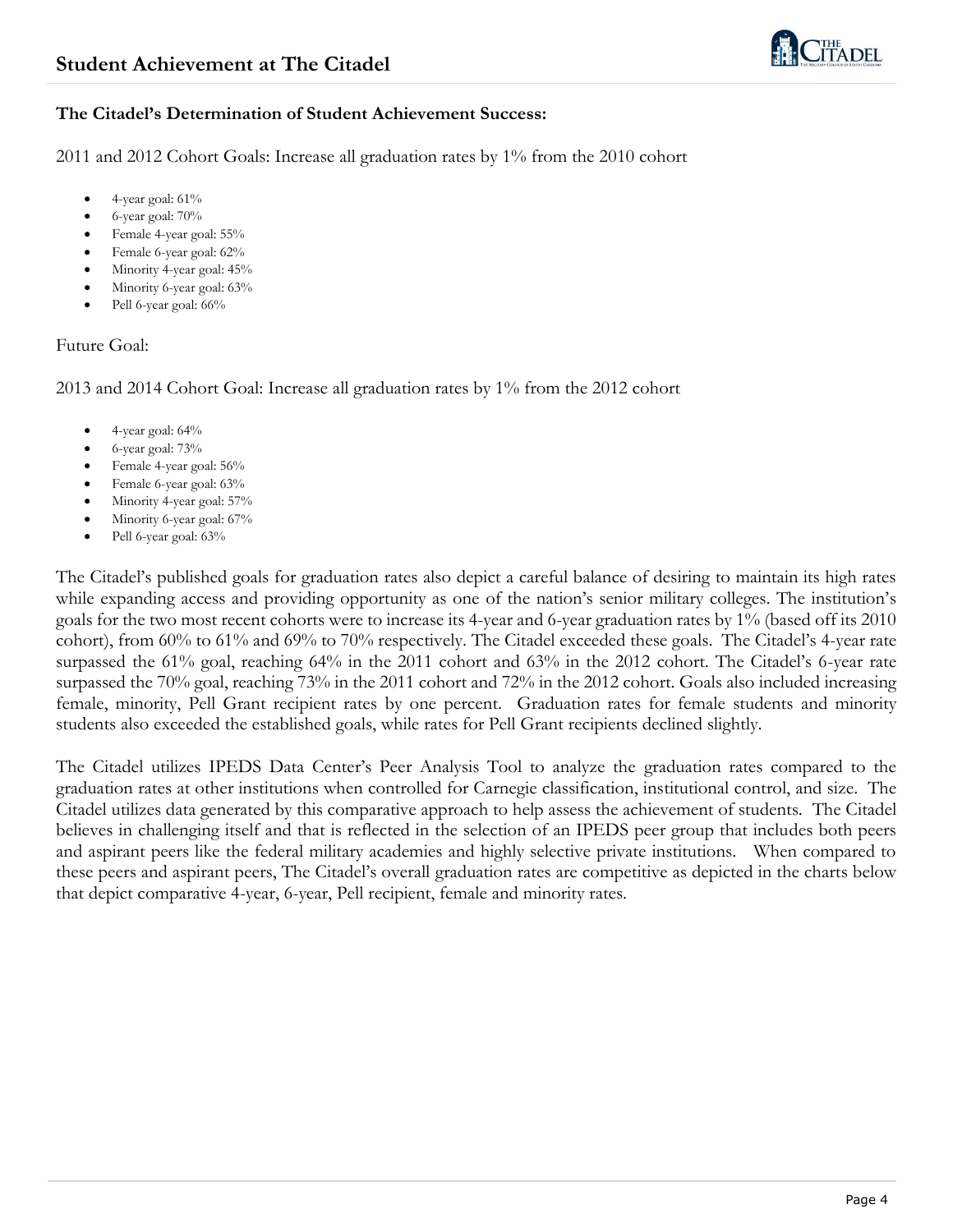

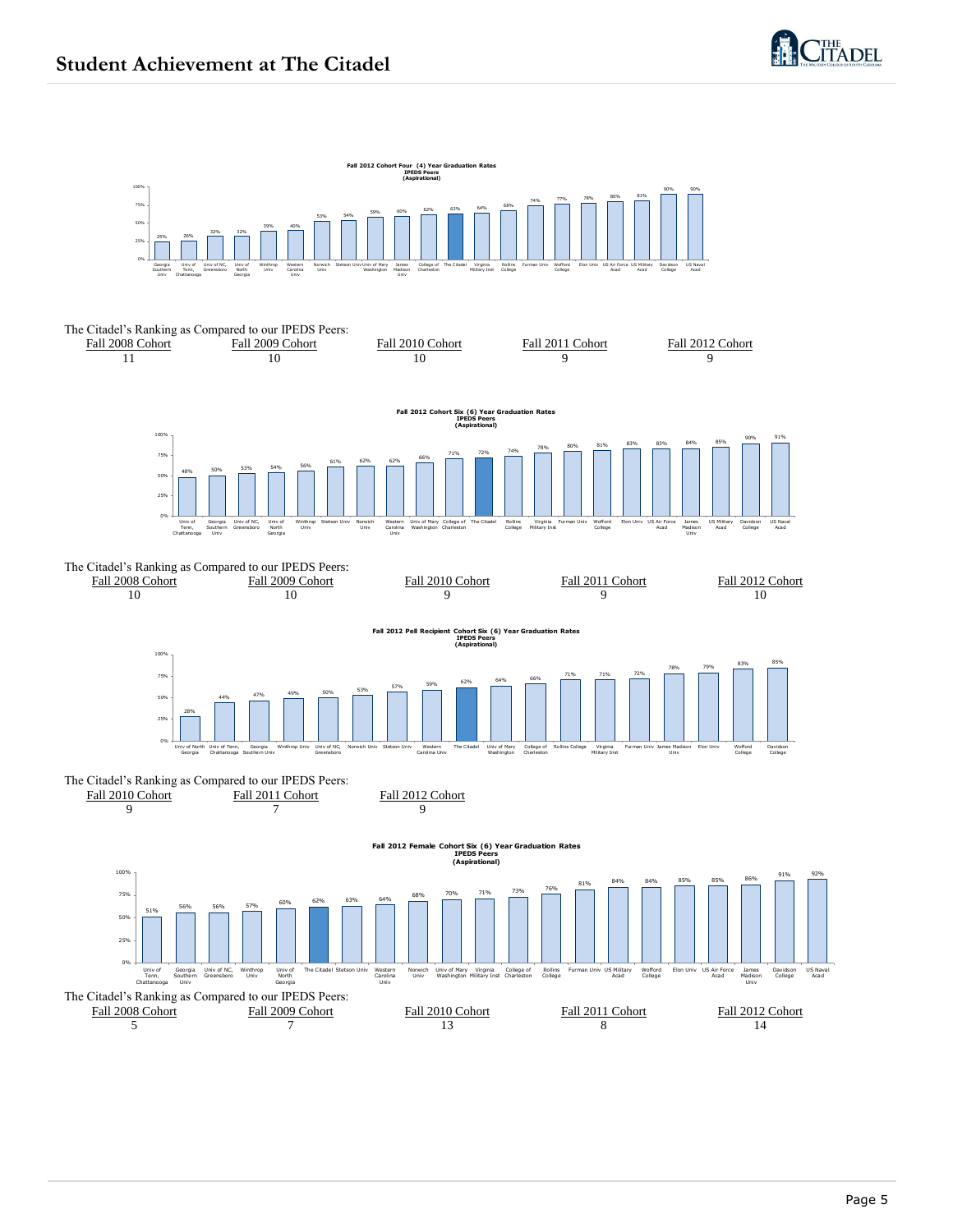





However, when compared against its traditional peer group of public comprehensive institutions within South Carolina, The Citadel emerges as a leader in graduation rates as depicted in the graphs below that depict comparative 4-year, 6-year, Pell recipient, female and minority rates. The Citadel's investment in high quality instruction, low student to faculty ratios, and academic and student support services exert a significant impact. The Citadel considers this tremendous difference between the institution's retention rates and comparative peers to be evidence of student achievement success.

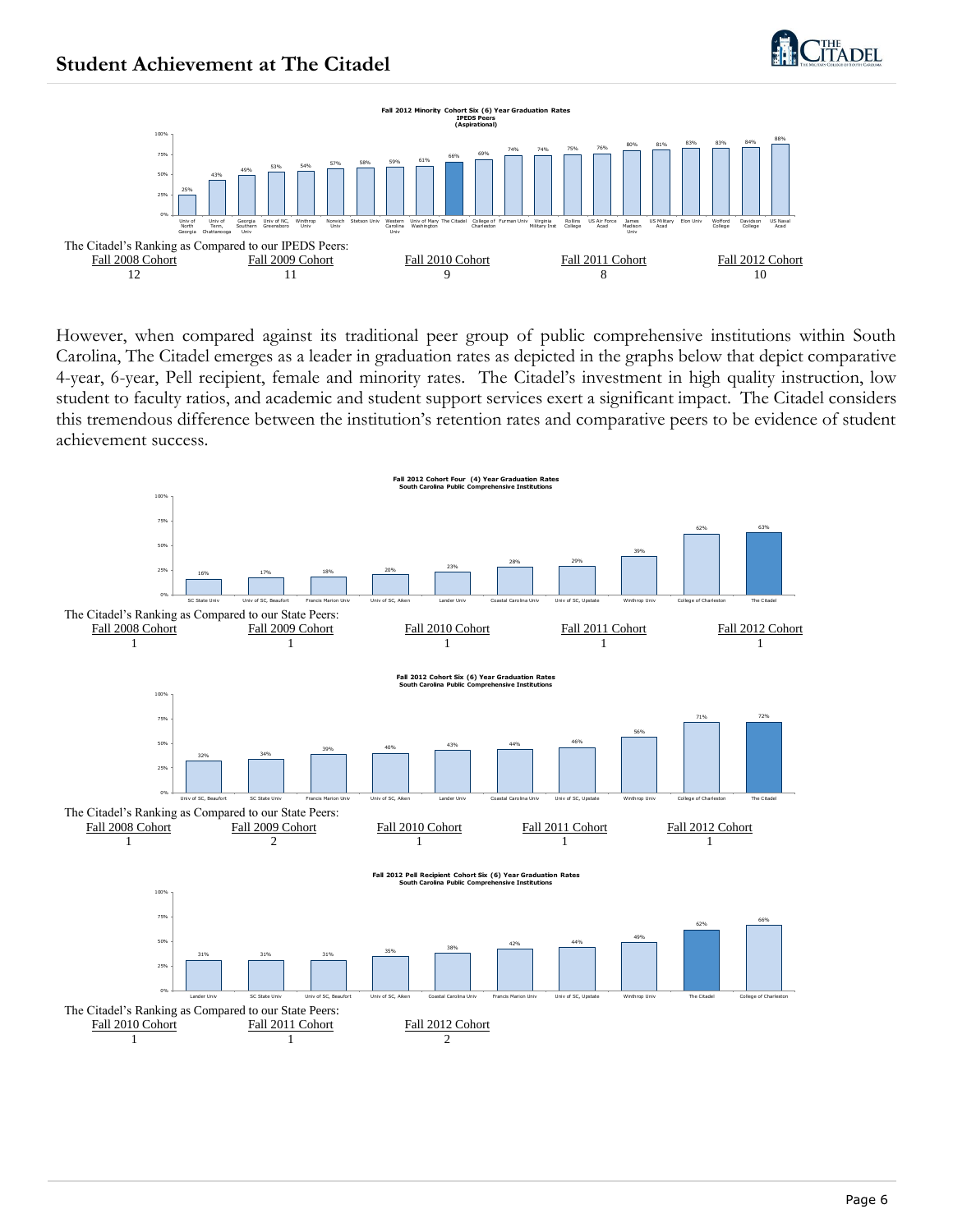



## **E-Leadership Portfolio Direct Assessment of Student Learning**

*Ethics in Action*, The Citadel's Quality Enhancement Plan (QEP), focuses on strengthening students' ethical reasoning skills and confidence in their own ability to apply an ethical reasoning decision-making process through the implementation of a formal four-year ethical reasoning curriculum. The QEP integrates several higher education high impact practices, including leveraging a common intellectual experience and e-portfolios to enhance student learning. Given The Citadel's mission to educate and develop principled leaders and the makeup of the student body, the institution believes monitoring ethical reasoning learning outcomes is an essential component of student achievement.

Ethical reasoning student learning outcomes:

- Students will be able to identify concepts such as ethics, morals, character, ethical principles, and ethical relativism.
- When describing an ethical issue, students will correctly differentiate whether it is a moral temptation or an ethical dilemma.
- Students will be able to apply the ethical reasoning process to an ethical dilemma from their own experience.

Results from student ethical reasoning essays in their freshmen and senior years, assessed with an adapted Association of American Colleges and Universities (AAC&U) Ethical Reasoning VALUE national rubric are depicted in the following graphs.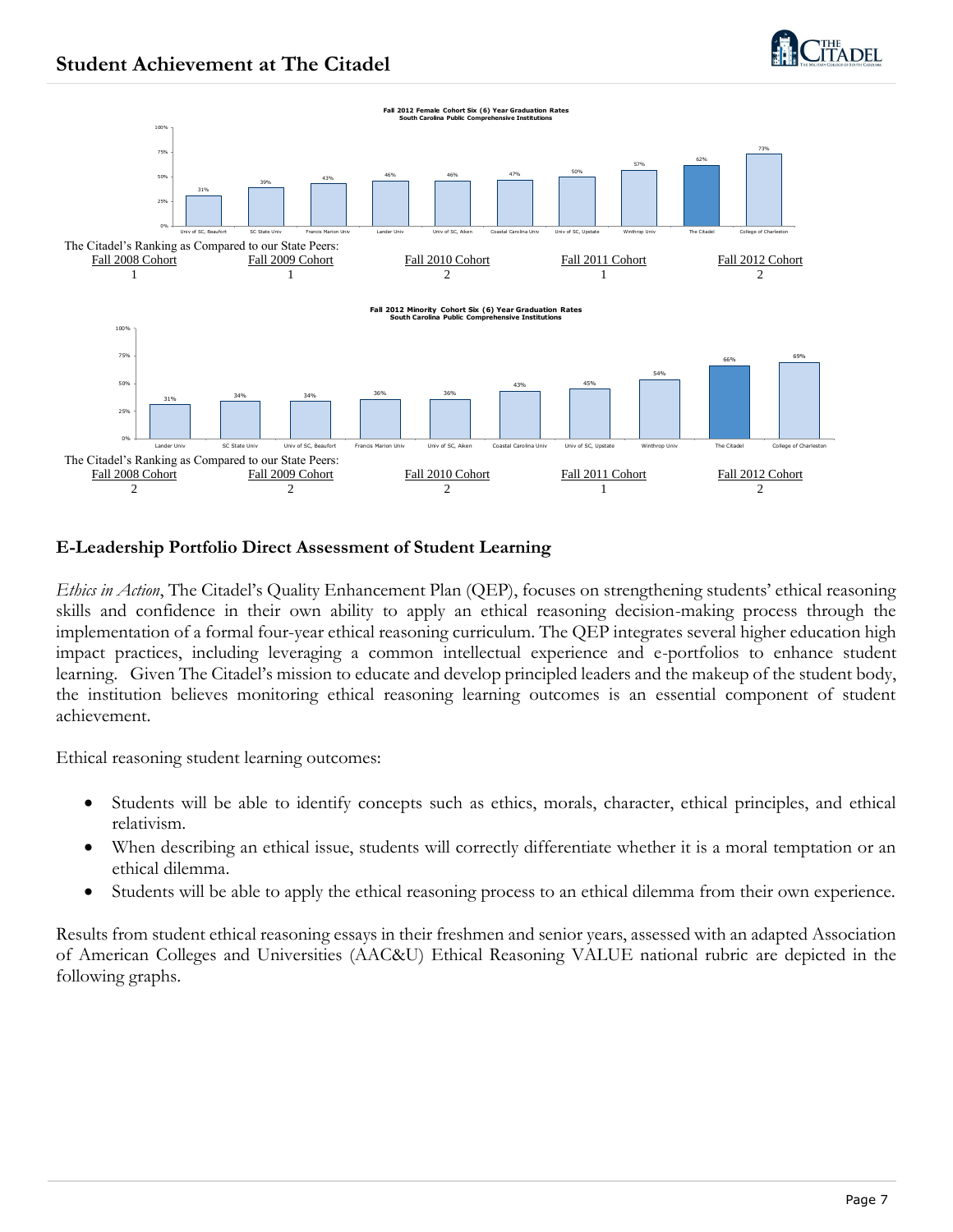

The disaggregated assessment scores for females, minorities, and Pell Grant recipients are depicted in the graphs below.



#### **Ethics Student Learning Outcome: Application of Ethical Perspectives / Concepts**